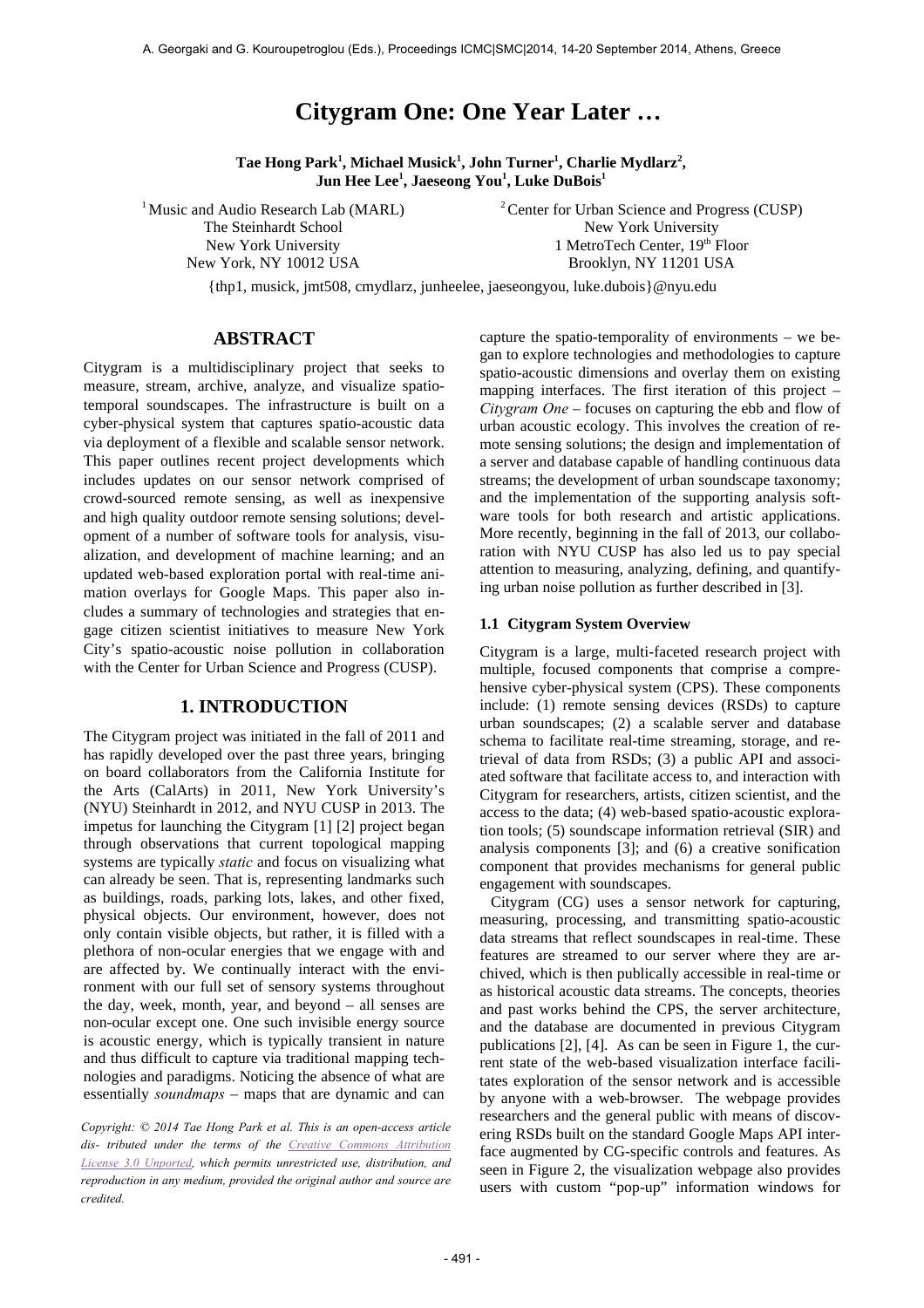each RSD. These pop-up windows allow a user to access details relating to a single RSD, along with a human readable address, current timestamp, associated value for the chosen visualization feature, a playbar for soundscape monitoring, and the unique ID of that RSD.



**Figure 1**. Citygram visualizer showing controls and RSDs in NYC.



**Figure 2**. Citygram visualizer showing a smartphone RSD deployed during the 2014 SEAMUS conference at Wesleyan University.

The rest of this paper will present updates including development of fixed-RSD and SuperCollider classes for interacting with Citygram. We will also discuss work related to active deployment of our fixed-RSD network. our paper concludes with a discussion of public outreach and awareness activities accomplished via workshops, open-data access policies, sonification, and compositional possibilties.

# **1.2 Related Work**

One of the earliest works related to environmental sound can be traced to early initiatives led by R. Murray Schafer under the World Soundscape Project (WSP) [5] founded in the late 1960s. Recent projects that are technologically more advanced but espouse many of the ideas found in the WSP, including the notion of soundscapes and soundmaps include *Locustream SoundMap* [6]*, Noise*  Tube [7], *WideNoise<sup>1</sup>*, and BBC's *save our sounds<sup>2</sup>*,

l

which are discussed in detail in one of our earlier publications [2]. It is worthwhile pointing out, however, that with the exception of *Locustream SoundMap*, the majority of projects in acoustic ecology have followed, or are still following a model of sound mapping based on audiosnapshot. That is, record at a given time and location; upload to a server; and access recorded historical sounds via web-based technologies. *Locustream SoundMap* is a rare exception in that it is based on real-time audio streaming and monitoring paradigms using an "openmic" concept where participants deploy the developerprovided custom sensor instruments and share "nonspectacular or non-event based quality of the streams." Audio streams in *Locustream* are broadcast live and accessible via standard browsers.

With the increasing interest in Big Data research a number of projects in the area of urban informatics, urban sound, and noise pollution have also begun to emerge including *radio aporee*[8], *AudioBoo*[9]*, de\_sense, bruitparif*[10], and *Sensor City*[11]*.* Both *aporee* and *AudioBoo* also fall into the category of audio snapshot paradigm where *radio aporee* is perhaps one of the most comprehensive ones as it includes non-real-time soundscape capturing efforts via web-interfaces, mobile apps, and an archival mechanism for storing all of its crowdsourced audio file uploads through the *Internet Archive*<sup>3</sup> online library. *da\_sense* employs a "hybrid sensor network" (fixed, wireless, and participative sensing) for urban environmental data acquisition and visualization that includes sound, temperature, brightness, and humidity. For noise measurement, *da\_sense* uses smartphones and their custom Android app *NoiseMap* where noise measurements are uploaded by app users and accessed via an online mapping interface in non-real-time. *bruitparif*, initiated in 2005, is another project that focuses on noise in the region of Ile-de-France run by a non-profit private organization with partners from both private and public domains. This project employs a number of mechanisms for its sensor network including "lab vehicles" (essentially cars with microphones), permanent measurement stations, and handheld "sonometers" [10]. Another example is the Netherland-based project *Sensor City*. This project utilizes dedicated fiber-optic networks and high-end audio recording instrumentation for collecting noise data with a focus on exploring human perception and evaluation of urban soundscapes. Using Big Data concepts for its analysis efforts, Sensor City aims to measure soundscapes through the deployment of "hundreds" of sensors to develop automatic sound classification algorithms.

# **2. REMOTE SENSING DEVICES (RSD)**

Citygram's sensor network is based on remote sensing devices (RSDs), which are deployed in a variety of environments, utilizing common computing platforms. Our proposed sensor network design philosophy is based on creating a network that is dense while covering as much space as possible through inexpensive sensor implementations.

 $\overline{\phantom{a}}$ 

<sup>1</sup> http://www.widetag.com/widenoise/

<sup>2</sup> http://www.bbc.co.uk/worldservice/specialreports/ saveoursounds.shtml

<sup>3</sup> https://archive.org/details/radio-aporee-maps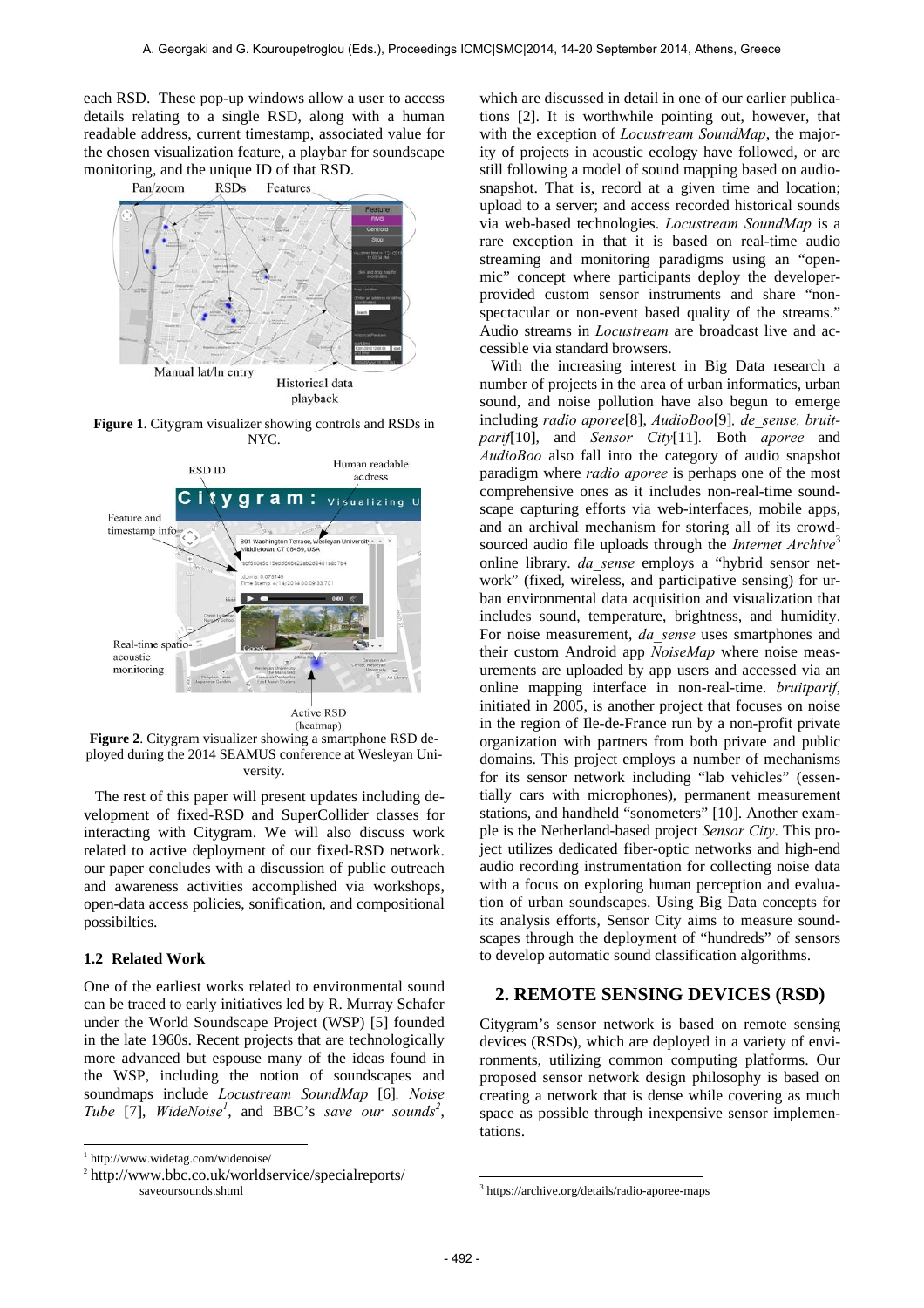The goal is to *densely* populate urban spaces with inexpensive, high quality sensors, as opposed to *sparsely* deploying a few expensive and bulky sensor instruments. In order to meet this design philosophy we developed two types of RSDs: (1) fixed RSDs and (2) crowd-sourced RSDs. Fixed RSDs are calibrated, permanently installed in specific locations, and managed by Citygram. These custom-built RSDs provide consistent, reliable, and calibrated audio related data to our server. Alternatively, our crowd-sourced RSDs are based on the design philosophy whereby any computing device with a microphone and Internet connection can become a Citygram RSD. This includes handheld devices (e.g. smartphones, tablets, "phablets", etc.) as well as desktop and laptop computers running our custom software applications. As further discussed in Section 2.1 the fixed RSDs, are straightforward to assemble and each of the components we use can be purchased on the Internet at low cost. This design and implementation strategy allows for cost-effective, mass deployment of an RSD sensor network by any institution, group, or person wanting to participate in learning more about their surrounding soundscapes.

#### **2.1 Fixed RSDs**

Numerous hardware platforms and software solutions were considered and tested during the research phase of developing the Citygram fixed-RSD network. Androidbased hardware and software solutions emerged as the clear winner and most appropriate for the needs of our project. In determining our current fixed RSD prototype, we considered various hardware including Alix boards, Raspberry Pi, Arduino, and a number of handheld devices employing the following guiding criteria: (1) audio capture capability, (2) processing power and RAM, (3) low power consumption, (4) flexible OS, (5) onboard storage, (6) wireless connectivity, (7) I/O options/expandability, (8) robustness/sturdiness, (9) low cost, and (10) setup simplicity. The Android mini-PC platform was eventually adopted as it best met the criteria we set in selecting an RSD. The all-in-one solution with built-in microphone, however, proved to be less than ideal with respect to audio recording quality. Although the frequency response of the device's microphone was reasonably flat, we decided to adopt a solution that employed a customized, low-cost microphone further discussed in Section 2.11, and a USB-based audio interface. Figure 3 shows the core components of our current RSD solution that includes the Tronsmart MK908ii Android mini-PC with a A9 Quad Core processor, Quad Core GPU, 2GB RAM, 8GB flash storage, multiple I/O options, including USB, Bluetooth and WiFi at approximately 70USD (as of April 2014) and a USB audio interface.

As detailed in Section 4.1, we are preparing to deploy approximately 50 sensors at Union Square Park in New York City as well as on the California Institute of the Arts campus in Los Angeles. Since our last report we have made significant progress in the selection and development of hardware and software solutions for RSD deployment for both fixed and crowd-sourced mecha-



**Figure 3.** Citygram's Android mini-PC, audio interface solution.

nisms. This Section provides a summary of our efforts in RSD and sensor network development and its various software and hardware solutions.

### *2.1.1 Microphone Selection*

In selecting an appropriate external microphone for our fixed RSDs, we tested a number of potential microphone candidates including electret, condenser, and Microelectrical Mechanical System (MEMS) microphones. The criterion for selecting our microphone was guided by the following parameters: (1) size, (2) power consumption, (3) frequency response, (4) noise floor, (5) dynamic range, (6) durability, and (7) cost. The microphone that emerged as the best candidate was the MEMS microphone as its audio specifications are high, hardware cost low (less than 2USD each), offers an extremely small footprint (size of a grain of rice when not PCB mounted), and is sturdy. This device is shown in Figure 4 and the



**Figure 4.** MEMS microphone with dimensions in millimeters.



**Figure 5.** PCB mounted MEMS microphone frequency response normalized at 1kHz.

frequency response of a single MEMS microphone is shown in Figure 5.

The response is favorably flat up to 10kHz, where the rise in sensitivity after this point is a result of Helmholtz resonance created by the microphones inner chamber and PCB port<sup>4</sup>. This results in an increase in perceived sibi-

 $\overline{4}$ <sup>4</sup> http://www.edn.com/design/analog/4429422/Acoustic-Design-for-MEMS-Microphones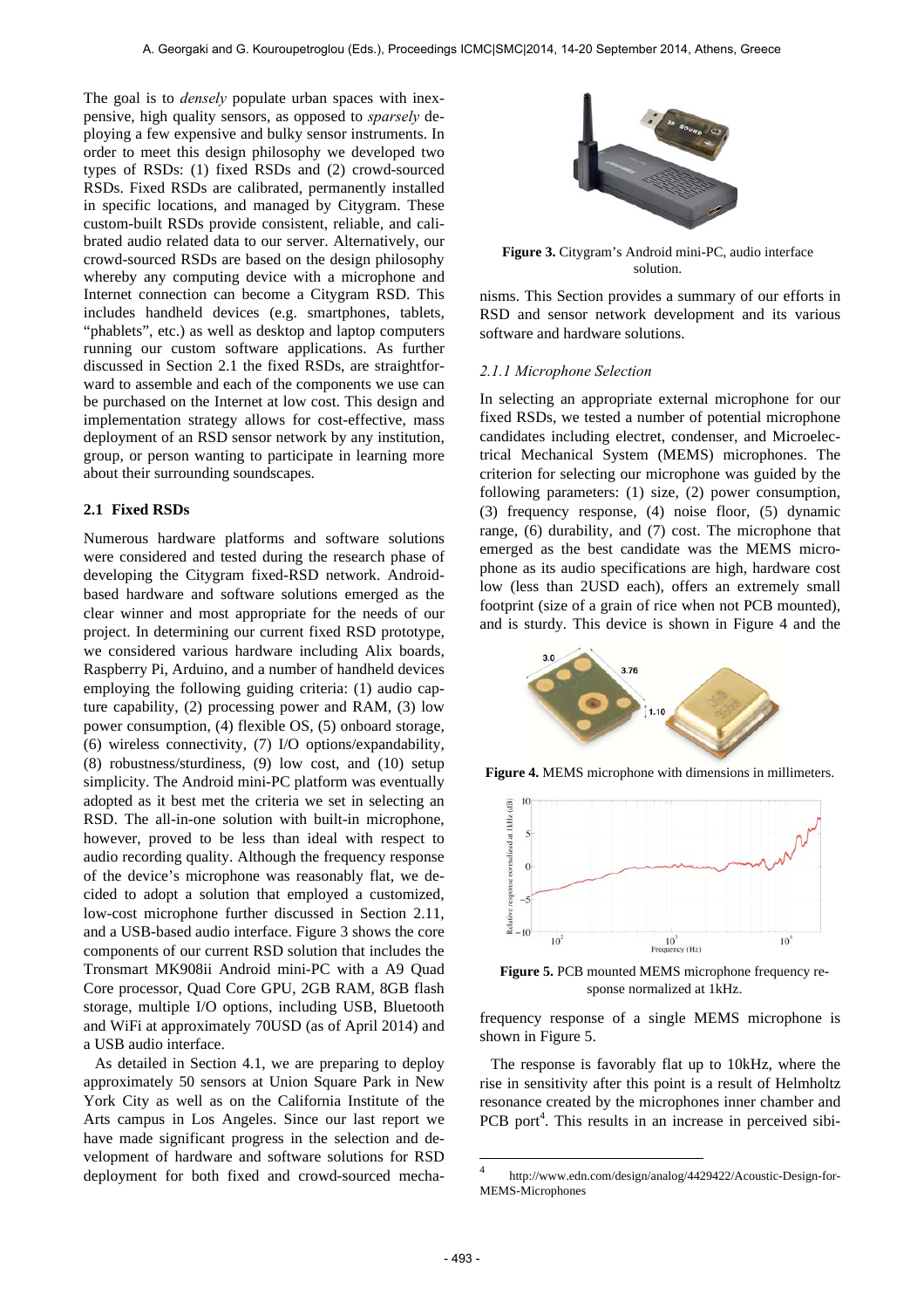lance in recordings, which can be filtered out in post processing or on the RSD itself. The MEMS microphone boards that we are currently using for our RSD prototype was built by our collaborators Eric Rosenthal and Michelle Temple from NYU's Interactive Telecommunications Program (ITP).

## *2.1.2 Outdoor RSD Prototype*

To create a viable model for deploying sensors in outdoor environments, a robust and weather-resistant housing solution was devised. The outdoor RSD prototype includes water-resistant housing  $(15 \times 10 \times 7 \text{ cm}^3)$ , Tronsmart mini-PC, MEMS microphone board, USB audio interface and power supply that can be acquired for under \$100 total, shown in Figure 6.

As shown in Figure 6, the MEMS board is attached to the bottom of the RSD box and the microphone itself is top mounted on the board with its microphone port pointing towards the ground, through a drilled hole in the housing. The microphone board is mounted on a vibration dampening viscoelastic urethane sheet to reduce structure borne sound and vibration transmitted via the RSD housing<sup>5</sup>. Our fixed outdoor RSDs have been purposely designed to facilitate anyone who is interested in assembling their own, to do so easily at low cost while upholding audio quality integrity. For example, expensive batteries (approximately \$52) is not be necessary when an external power supply is available. For other environments when power is only available intermittently such as timer-based lampposts, the added battery component enables 24-hour operation: RSDs use the battery during the day when lampposts are powered down, and charge when lampposts are back online during evening hours. A fully charged battery will allow up to 24-hours of full RSD operation which includes required processing and data streaming.



**Figure 6.** Complete fixed-RSD  $(1 - \text{mini PC}, 2 - \text{power supply},$ 3 – USB audio interface, 4 – MEMS mic with board)

# **2.2 Crowd-sourced RSDs**

l

A number of RSD-type solutions have also been used in projects similar to Citygram where fixed and/or participatory RSD solutions are provided, the latter usually in the form of custom smartphone apps. Our strategies are similar in that we also provide both fixed and crowd-sourced RSD hardware and software solutions. In lieu of the above practices, however, we also provide potential participants with many software solutions to facilitate realtime audio data streaming and interaction with spatioacoustic data. Anyone with a computing device, microphone, and Internet connection can render their hardware into a Citygram RSD: computing devices can be smartphones, tablets, notebook computers, or desktop computers running our custom software. We are currently focused on publishing the following crowd-sourced RSD software: an Android app, Supercollider classes, Max objects, and MATLAB classes. The Supercollider and Max RSD solutions are described further in Section 2.3. Following the successful release of these packages, we will develop solutions for additional software and hardware platforms, such as Python and iOS.

Active development for a citizen-scientist-oriented suite of smartphone applications has begun, allowing for the acquisition and labeling of sounds, using any Android phone as an RSD. The user experience (UX) for these applications is crucial: users must be encouraged to both record audio as well as accurately label what they've recorded in an entertaining, easy-to-use fashion. Application prototypes allow for users to record sounds, listen to their samples, and perform very simple editing (cropping) of the audio. These samples are then passed to the audio analyzer system to be integrated into Citygram, while a second user experience appears allowing users to categorize rate, and otherwise "tag" their recording. A third screen gives users direct access to the state of the Citygram project, allowing them to see other RSDs on an interactive map. Further research on UX for increasing participatory involvement in the Citygram project will commence this summer in collaboration with the World Science Festival in New York City.

|                                                 |                                                                                          | 10:14 |
|-------------------------------------------------|------------------------------------------------------------------------------------------|-------|
|                                                 | citygram-streamer                                                                        | E     |
| <b>Reset ID</b>                                 | <b>Autostart Streaming</b>                                                               |       |
| RMS: -50.9dB                                    |                                                                                          |       |
| <b>Active Audio Recording</b>                   |                                                                                          | ON    |
| <b>Activate Feature Streaming</b>               |                                                                                          | ON    |
| Activate Audio Streaming                        |                                                                                          | ON    |
| Activate Audio File Uploads                     |                                                                                          | ON    |
| Features<br>RMS: 0.002841<br>SpecFlux: 1.560902 | RegID: b0c9704237ceedd285f8d5b00230e820<br>Time: 1393470858.825<br>SpecCent: 5388.736830 |       |
| REC %:                                          |                                                                                          |       |
| UPL %:                                          |                                                                                          |       |

**Figure 7.** Screenshot of Android streamer app.

### **2.3 Android Streamer App**

The Android Streamer app, shown in Figure 7, is custom software that is installed on our deployed RSDs as well as the Android smartphones of voluntary streamers. This

<sup>5</sup> http://www.sorbothane.com/material-properties.php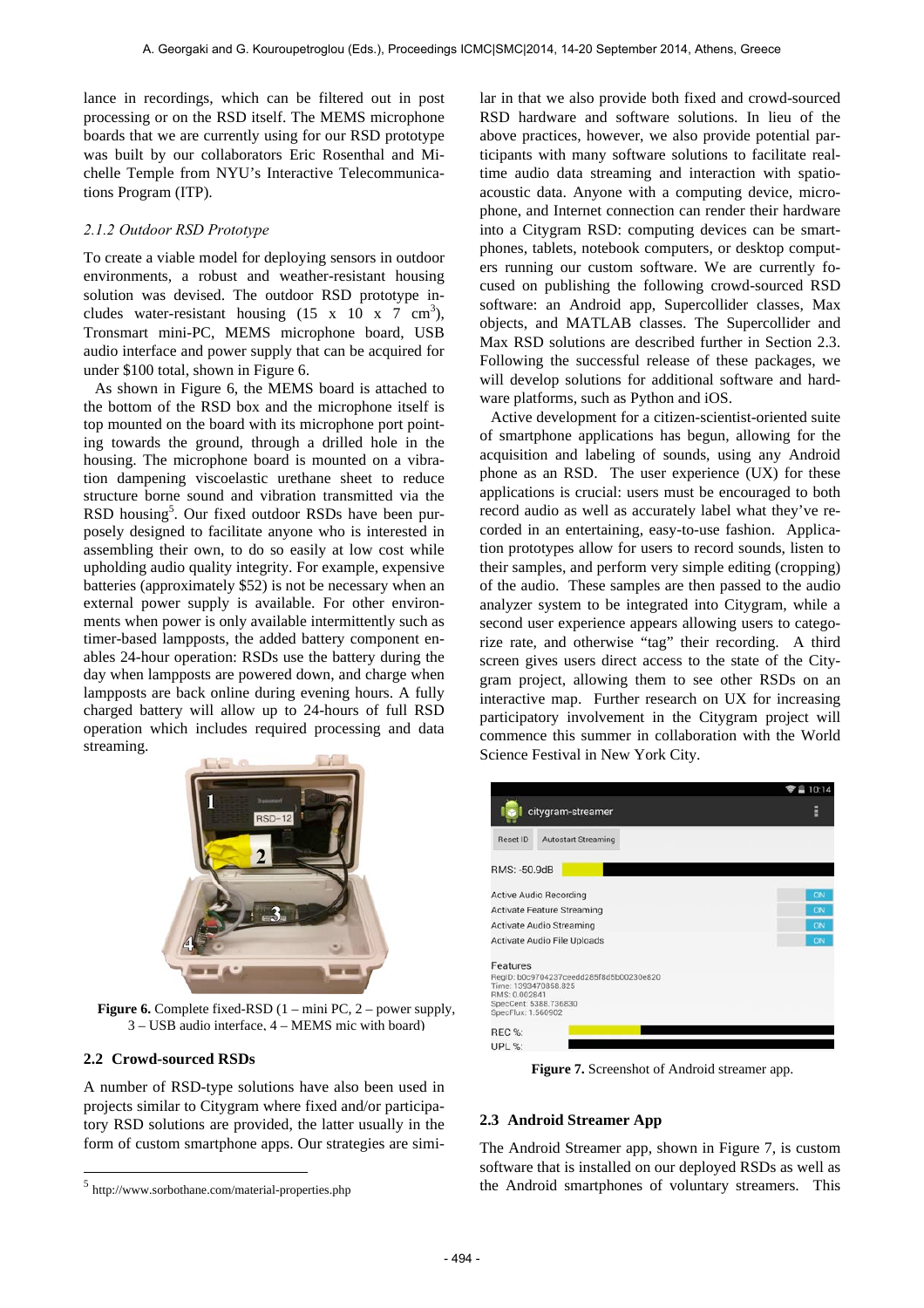

**Figure 8.** Block diagram of Android streamer app.

app streams both acoustic features and audio data from the soundscape location to the server. Instead of transmitting only the minimal amount of raw data and having the server process everything, we opted for utilizing the client devices for as much processing as possible to reduce the server load. With this distributed computing strategy, our framework will scale with increases in the number of streamers.

#### *2.3.1 Overview*

As laid out in Figure 8, the streamer app is structured as four separate threads working in tandem: (1) audio recorder, (2) audio analyzer, (3) feature streamer, and (4) audio streamer, exploiting the multi-core processors in RSDs. The audio recorder thread records the surrounding soundscape using OpenSL  $ES<sup>4</sup>$  into two independent circular audio buffers. The audio analyzer thread reads from one buffer, extracts a set of acoustic features, and writes to a circular feature buffer that is passed to the data streamer thread and asynchronously sent to the server via HTTP posts as JSON objects<sup>5</sup>. The other audio buffer is read by the audio streamer thread, which compresses the audio using Ogg Vorbis codec<sup>6</sup> via open-source libsndfile library<sup>7</sup> and streams to the server via Icecast<sup>8</sup>.

## *2.3.2 Audio Blurring*

Since streaming audio data can raise privacy concerns, audio data is blurred prior to being compressed and streamed. This renders the resultant processed signal incomprehensible, while the overall "texture" of the soundscape is "preserved." This is accomplished using a modified granular synthesis technique. The basic idea is to segment the audio signal into small "grains" with 50% overlap, shuffle their order, and resynthesize using standard overlap-add techniques. To "preserve" the original soundscape texture, the audio signal is separated into three sub-bands using Butterworth-crossover filters prior

l

to shuffling, such that only the voice signal contained in the middle band is shuffled, while the lower and upper bands remain unaltered. For research purposes, unprocessed audio streams are currently separately compressed with a lossless FLAC codec<sup>9</sup> and asynchronously uploaded to dedicated space in the server. This archive is not accessible by the public, and once the team as identified what features best describe a soundscape, this functionality will be removed.

# *2.3.3 RSD Auto Update*

Once an RSD is deployed on site, it is impractical to gain direct access to the device. Since native automatic updating of Android apps is only supported for the apps that are distributed via Google Play Store<sup>10</sup> an alternative strategy for auto update is employed using a custom "Controller" app. The controller app oversees the lifetime of the streamer and pings the Citygram server with "keep-alive" messages at intervals via HTTP posts. Along with keep-alive signals, the current version of the streamer and the RSD identifier are also sent to the server, and the server responds accordingly, indicating whether any update is available. If an update is needed, the controller downloads the new Android application package file (APK) from the indicated address, closes the streamer, installs the update, and restarts the streamer with the root privileges.

Additionally, both the streamer and the controller have proprietary AutoUpdateAPK software integrated, which allows us to distribute updates over-the-air. This service has a traffic quota for free usage. Although it is not enough for a large-scale deployment, it currently serves in providing as an added fallback for debugging.

#### **2.4 Locative Sonification Tools**

One of the creative and artistic ways of using Citygram is in the context of locative sonification and spatio-acoustic telematic performance situations. In the former application area, we have developed a number of custom software programs with a focus on the SuperCollider environment and Cycling '74's Max. A summary of the two software packages follows.

#### *2.4.1 SuperCollider*

SuperCollider is an open source, real-time computer music programming language<sup>11</sup> [12] with a wide composer and developer user-base. SuperCollider has been traditional used for composition and sound synthesis but has more recently begun attracting user interest in real-time analysis and music information retrieval applications [13]. As part of Citygram's citizen science software development initiatives, our SuperCollder API currently provides two custom classes for pulling and pushing data from and to our server, with the latter enabling any com-

1

<sup>4</sup> *http://www.khronos.org/opensles*

<sup>5</sup> *http://www.json.org* <sup>6</sup> *http://www.vorbis.com*

<sup>7</sup> *http://www.mega-nerd.com/libsndfile* <sup>8</sup> *http://www.icecast.org*

<sup>9</sup> *http://xiph.org/flac*

<sup>10</sup> *http://play.google.com* <sup>11</sup> *http://supercollider.sourceforge.net*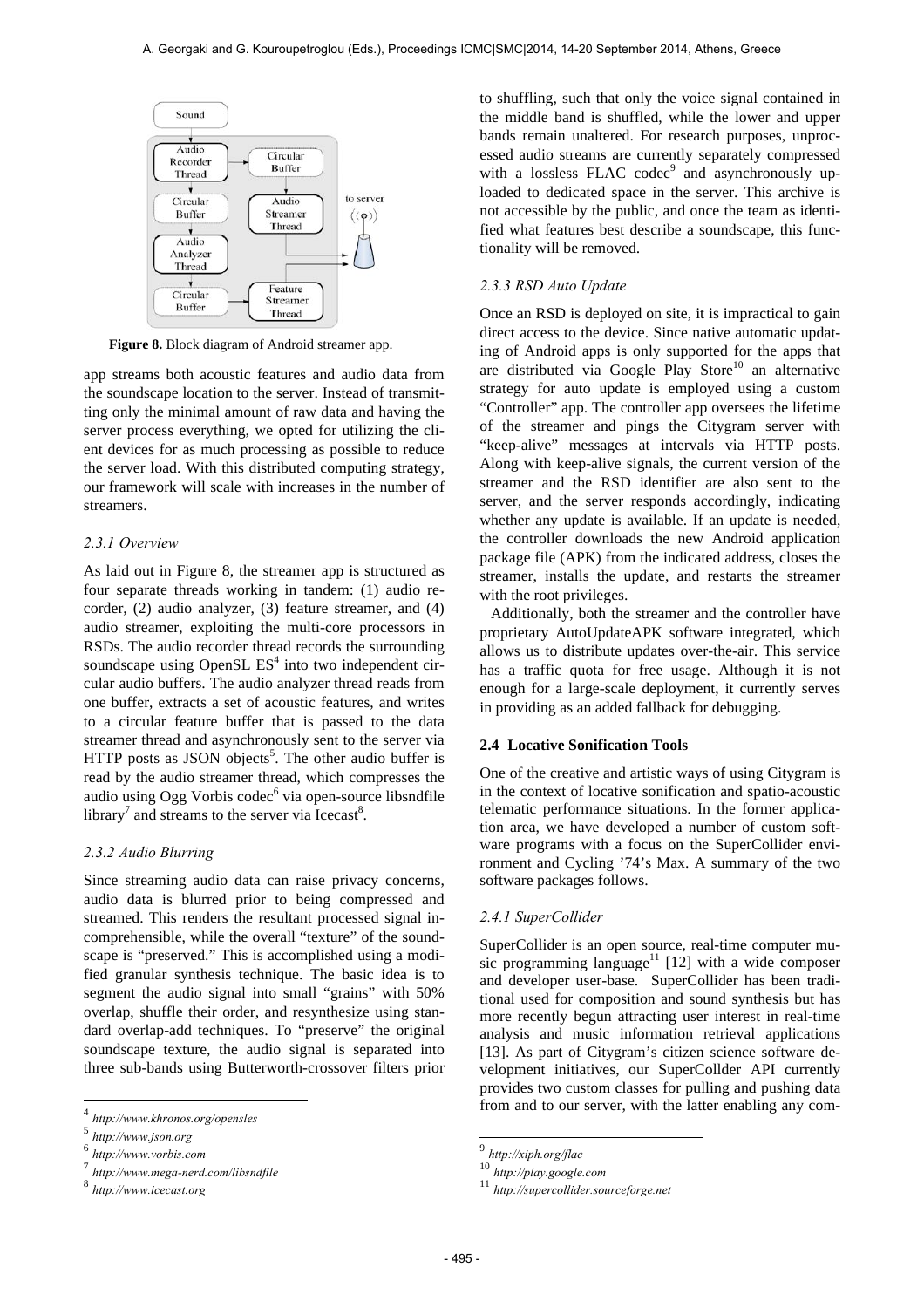puting device running SuperCollider to be transformed into an RSD. The puller and pusher classes allow for flexible ways to engage in locative sonification, telematic performances, or creating dynamic spatioacoustic installations via full-duplex data streaming between user RSDs. This solution allows users to access the full functionalities of SuperCollider, as our API provides just another data I/O format within the environment.



**Figure 9.** Streaming setup in Supercollider.

The SuperCollider CitygramStreamer class, which is accompanied by a well-documented help file, provides methods for users to become *streamers* (a term borrowed from project *Locus Sonus*), transforming the computer into an RSD: streaming low-level feature vectors captured from the user's computer to the Citygram server. Rendering a computer into an RSD is straightforward and simply entails registration on our Citygram server, which in turn creates a unique RSD ID (UID) associated with the particular username and computer ID combination. Once this is established, streaming can begin. As shown in Figure 9, streaming is initiated by creating an instance of CitygramStreamer with required arguments username and password, which is followed by calling the object's streamFromMic or the streamFromBus method to capture audio from the computer's microphone or SuperCollider's internal buses. The internal bus allows for custom signal processing before streaming to the server.

Users can accomplish the location specific placement of RSDs in a number of ways. The most straightforward is to provide valid latitude (lat) and longitude (lng) values during the initialization of a CitygramStreamer. Alternatively, if these values are not supplied and this is the first time a user is registering, the computer will assign relative lat/lng values based on the computer-assigned IP address. Finally, the user may choose to manually dragand-drop their RSD to the "correct" position, through a custom map interface, available within the users account on the Citygram website. The lat/lng is used to display available RSDs on Google maps as shown in Figure 1.

The CitygramPuller class is a wrapper for handling API calls and pulls data from the Citygram server to the user's computer. This class allows for pulling single or multiple feature vectors from one or multiple RSDs. RSDs may be accessed in real-time by selecting active RSDs or one may choose to pull past/historic data by providing a timestamp argument to the Citygram-Puller object followed by the getData or start method. A convenient way to identify and visualize available RSDs is accomplished via a mapping interface as shown in Figure 2, which is accessible through our public-facing visualizer. A registered user also has a separate interface for viewing and updating personal information and RSD parameters such as lat and lng values accomplished by graphically dragging "drop pins" to a new lat/lng coordinate.

### *2.4.2 Max*

Max is another popular computer music language that is widely used for audio and video data processing [14]. Unlike SuperCollider, Max mainly uses a graphical user interface for real-time interactivity embracing design aesthetics akin to patch-cord-based analog synthesizers. Citygram's Max object is simply called Citygram~ and can be used for streaming data to, and pulling data from the Citygram server on any platform that runs the Cycling 74' Max software. Similar to SuperCollider, streaming is initiated by providing a username, its associated password, and device ID. As is the case for SuperCollider, audio feature vector extraction is computed directly at the client side and various audio inputs/outputs can be patched to the Citygram object including microphone, line-in, synthesized sounds, or audio files. As in our Android app, the Max version also includes an optional audio broadcasting feature which, when enabled, can be accessed from the Citygram public visualization interface. As is the case for SuperCollider, the Max implementation also provides data pulling options via the Citygram.puller method. Pulling from Citygram can be initiated without the need for user registration. Pulling and pushing to and from the Citygram server is achieved via cURL commands for Max and Supercollider. The associated pulling cURL commands have also been released as a public API, allowing for anyone interested in handling the raw data and subsequent progression through the data.

# **3. CREATIVE APPLICATIONS**

Another area of work that we are developing is using Citygrma in the context of compositional possibilities, distributive-type performances, and sonification. This work is highly influenced by current and past soundscape art practices.

For example, the Citygram team sponsored a sonification contest for the 2014 International Conference for Auditory Display (ICAD). A number of composers submitted installations and concert works utilizing historical soundscape Citygram data as well as real-time sonifications of ad hoc citizen-science RSD networks. Among the pieces submitted, there was a strong interest in comparing the same feature between differing locations. When these locations are related, such as two sensors from the same neighborhood, the resulting music would maintain a similar quality, with slight divergences that offered listeners aural windows into unique events occurring at each loca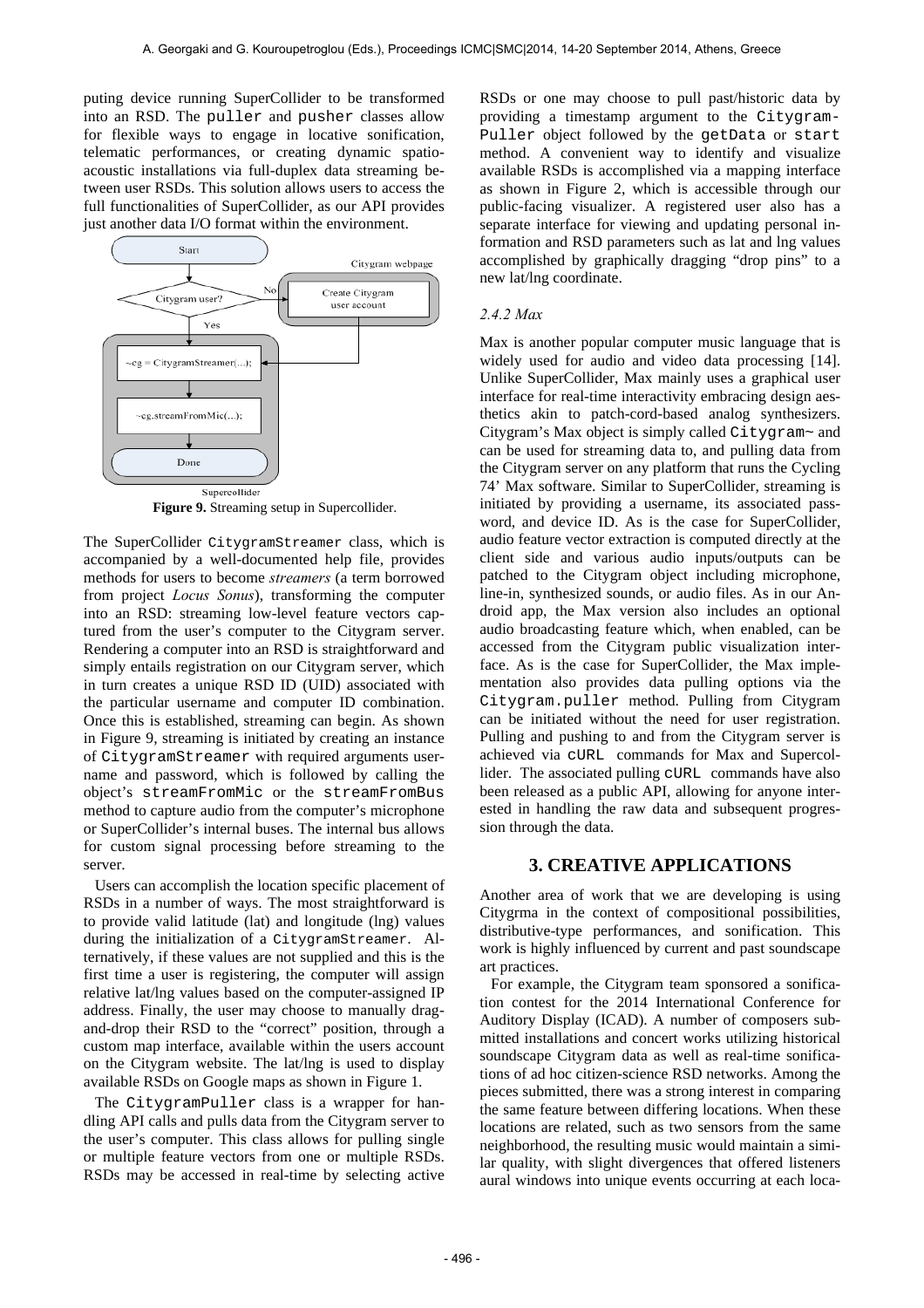tion. These events would sometimes be mobile (e.g. group of people walking) and this is sonified in the music as the same event causes changes to the musical output in one RSD, followed shortly by the other.

There are also creative efforts currently being undertaken by the Citygram team itself. Jaeseong You has been exploring meta-experience of the data through combinations and compressions of various locations and time-scales into short dance music-like pieces based on Gaussian distributions. This music has captured the hectic nature and machine like regularity of New York City soundscapes.

Building on his previous work in the *Sonic Spaces Project,* Michael Musick has been exploring the use of the Citygram infrastructure for the composition of sonic ecosystems. *Timbral Hauntings*, which is part of the *Sonic Spaces Project* was composed using the same features as the Citygram project, with the goal of incorporating the infrastructure in the next iteration of this piece [15]. This will allow *Timbral Hauntings* to be installed multiple locations, with RSDs feeding feature data between the various systems whereby a single system spanning multiple locations is created forming complex interrelationships between physical spaces, the external agents visiting the spaces, and the digital agents created in the systems software. This will allow for the exploration of meta-connections between interconnected, sonic ecosystems that are directly influenced by the echo's and hauntings of their past.

Not only are the compositional possibilities offered from Citygram rewarding to explore, but they also offer new unique opportunities for soundscape artists. The potential for creation of new spatio-temporal works will perhaps even provide new opportunities for the general public to experience and connect with the characteristics and data from their immediate environment in ways unavailable before. This will hopefully awaken Schaferesque appreciation of environment noise and the composition of urban soundscapes that has been a subject of great interest within the academic murals but has not been yet found equally enthusiastic acceptance by the general population.

# **4. OTHER DEVELOPMENTS**

# **4.1 Soundscape Analytics**

An important component of the Citygram Project is soundscape information retrieval (SIR). That is, using DSP, feature extraction, and machine learning, techniques to automatically classify and detect spatiotemporal acoustic events. In working towards contributing to SIR research, we have begun developing a number of software analysis tools including the MATLAB Sound Analysis Toolbox (SATB) which includes basic DAWstyle audio transport functionality synchronized to visualizations (animations); the SATB algorithm extendable plug-in feature; numerous 2D/3D visualization formats synchronized to audio playback; plotting functions that allow efficient and quick plotting of any duration of sound; multimodal and interactive feature space exploration tools; annotation label exploration tools; and a module for pulling data from the Freesound database. Other developments include development of soundscape taxonomy via open-ended *collective listening* techniques and development of baseline acoustic event detection and acoustic event classification tools and algorithms.

# **4.2 Workshops**

In an effort to promote participation and citizen science engagement by researchers and artists we have begun to iteratively develop and present workshops. Our first workshop was held at the 2014 Society for Electro-Acoustic Music in the United States (SEAMUS) conference. The session was divided into a morning and afternoon session, where the first session focused on an overview of the project, its technologies, and concepts. In the afternoon, a hands-on session was held where participants could start using our custom APIs, visualization portal, and create music via spatio-acoustic feature vector streaming. Our second workshop was held at the 2014 ICAD conference, which folded-in lessons learned from our first workshop with improved and additional APIs for SuperCollider and Max.

## **4.3 Outreach and Collaboration**

Our collaborative efforts have quickly grown the past year and now include researchers from CalArts (2011 ~), NYU CUSP (2013 ~), and most recently NYU ITP (2014  $\sim$ ). Our collaboration with CUSP has been especially interesting due to the synergistic resonance between CUSP's Sound Project and the Citygram Project, which are remarkably similar: CUSP's focus is on urban noise and Citygram (in its first iteration) on acoustic ecology and urban soundscape in general. Our collaboration with CalArts has been in the area of sonification and artistic visualization with immediate plans to deploy 20 RSDs on the Los Angeles campus led by Ajay Kapur. Our engagement with ITP has been one of our most recent collaborative developments where the focus has been on designing and building custom MEMS microphone solutions for our outdoor, fixed RSD prototypes. We anticipate more collaborative opportunities, especially in the realm of using Citygram as a cyber-physical system for exploring different types of soundscapes around the globe including natural wildlife, suburban, and other urban soundscapes.

## **4.4 RSD Deployment**

As briefly mentioned in Section 2.1, we anticipate multiple, mid-scale sensor network deployment by the end of 2014 fall. There is currently only one fully deployed network of sensors at a regional test-site<sup>12</sup> that is being used to actively research and develop software and hardware for the next near-future deployments. Although this site's location cannot currently be disclosed, the sizable number of RSDs at this location are currently being used

1

 $12$  Due to legal limitations around this initial deployment test-site, we are unable to disclose this location.